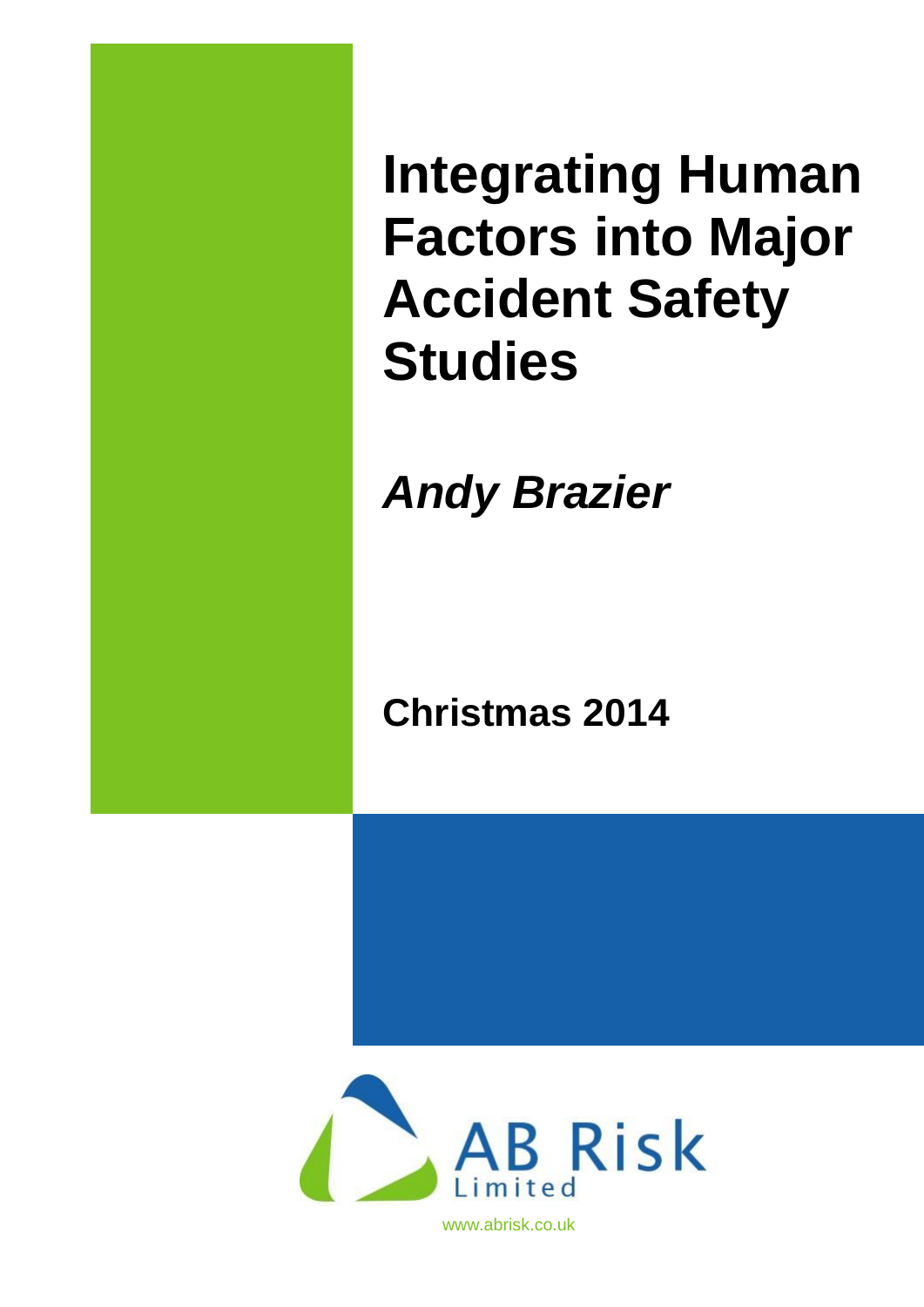# **1 INTRODUCTION**

This paper is a development of one I presented at Hazards 24 [Ref 1]. I believe that human factors can make a great contribution to the way the risks of major accidents are managed. However, whilst its use in industry is growing it is failing to reach its potential because it is not properly integrated into other safety studies. Task analysis is arguably the human factors technique that has the greatest potential for overcoming this hurdle.

## **1.1 What are human factors?**

According to the Health and Safety Executive (HSE) "Human factors refer to environmental, organisational and job factors, and human and individual characteristics, which influence behaviour at work in a way which can affect health and safety" [Ref 2]. Our main interest is understanding how the nature of the job being done, the people doing it and the organisation that they work for affects the likelihood of people doing things wrong. Managing human failures is essential to prevent major accidents, which can be devastating for the people affected as well as costing businesses money, reputation and potentially their continued existence.

## **1.2 What is task analysis?**

Task analysis is a formal method of describing and analysing actions performed by people. It started to be used in the early 1900s, and from the 1940s played a key role in helping to understand the relationships between people and technology. In the 1960s a method known as Hierarchical Task Analysis (HTA) was developed, which proved to be particularly practical and effective [3]. When combined with a formal human failure analysis HTA is usually considered to be the default method when assessing human factors. The HSE has promoted its use in the management of major accident hazards since the early 1990s. However, people have not always had good experiences of task analysis; often because it has been applied to the wrong types of task or the wrong approach has been taken.

## **1.3 How does task analysis fit with safety studies (currently)?**

My experience is that task analysis is often carried out as a stand-alone exercise. Information from other safety studies is not readily available and the output is accepted at face value with little consideration on how it may affect other studies. This approach, in some ways, makes my job as a human factors consultant easier because I can basically do what I want. I can analyse the tasks I think will be interesting, use techniques that I want to use and make as many recommendations as I like. I don't think this is good from the client's perspective, but often it seems that they are just pleased to be able to say they are doing some task analysis.

## **1.4 How does this compare with other safety studies?**

To be honest, I think the same shortcomings apply to other safety studies. They are often completed in relative isolation and they quickly end up on the shelf, having little influence on day to day activities. This means their impact on reducing the risks of major accidents is limited and companies may not be getting a good return on the time, effort and money they have put in.

## **1.5 Is there any good news?**

I am starting to see some positive changes. I am being asked to consider the output from other safety studies when assessment human factors, and my reports are coming under greater scrutiny. Whilst this is more challenging I am very pleased as I believe it is a sign that human factors has started to move from a niche activity to a more highly valued element of the management of major accident safety.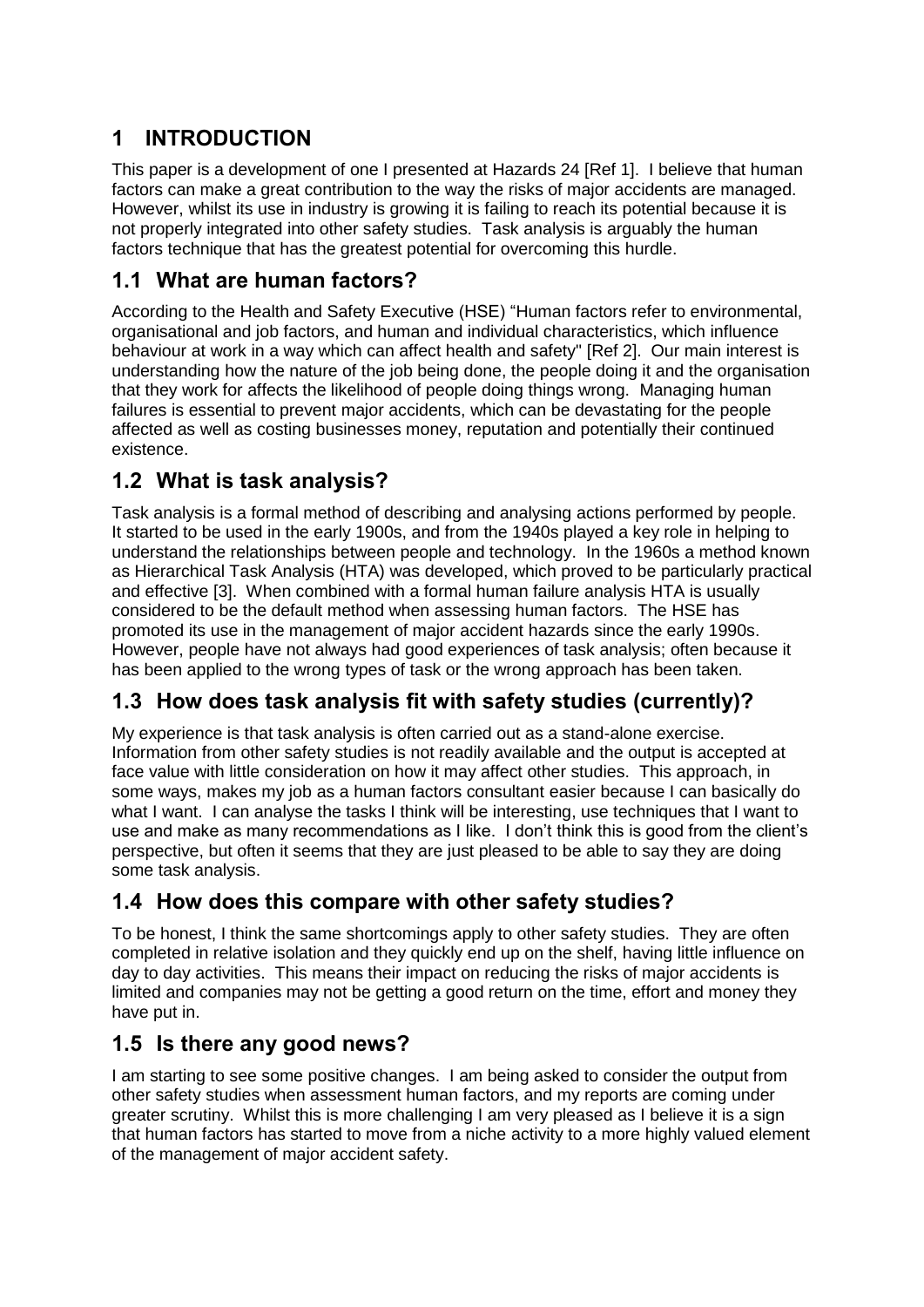# **2 ACHIEVING BETTER INTEGRATION**

## **2.1 What does integration mean?**

My feeling is that human factors will start to have a greater impact when task analysis is linked more closely with other safety studies. This would mean that relevant information from other safety studies would be available and considered when carrying out task analysis. Also, the output from task analysis will be used to influence other safety studies.

## **2.2 What safety studies does this relate to?**

Our overall aim with major accident safety is to identify and evaluate risks; and determine how they should be controlled. There are a range of safety studies that assist in doing this. Each one tends to address a different aspect or provide a different perspective. Although not comprehensive, the following list gives an idea of the range of studies currently in use:

- Hazard Identification (HAZID);
- Quantified Risk Analysis (QRA);
- Hazard and Operability (HAZOP);
- Process Hazard Review (PHR);
- Process Hazard Analysis (PHA);
- Layers of Protection Analysis (LOPA);
- Safety Integrity Level (SIL)
- Barrier Analysis:
- As Low As Reasonably Practicable (ALARP) demonstration;
- Bow-Tie analysis.

## **2.3 How do these fit together?**

I have developed the diagram below to illustrate how safety studies fit together. I found that there was no simple relationship between individual studies but it is possible to assign them to particular regions of the overall risk management process:

#### **Figure 1: How safety studies work together**

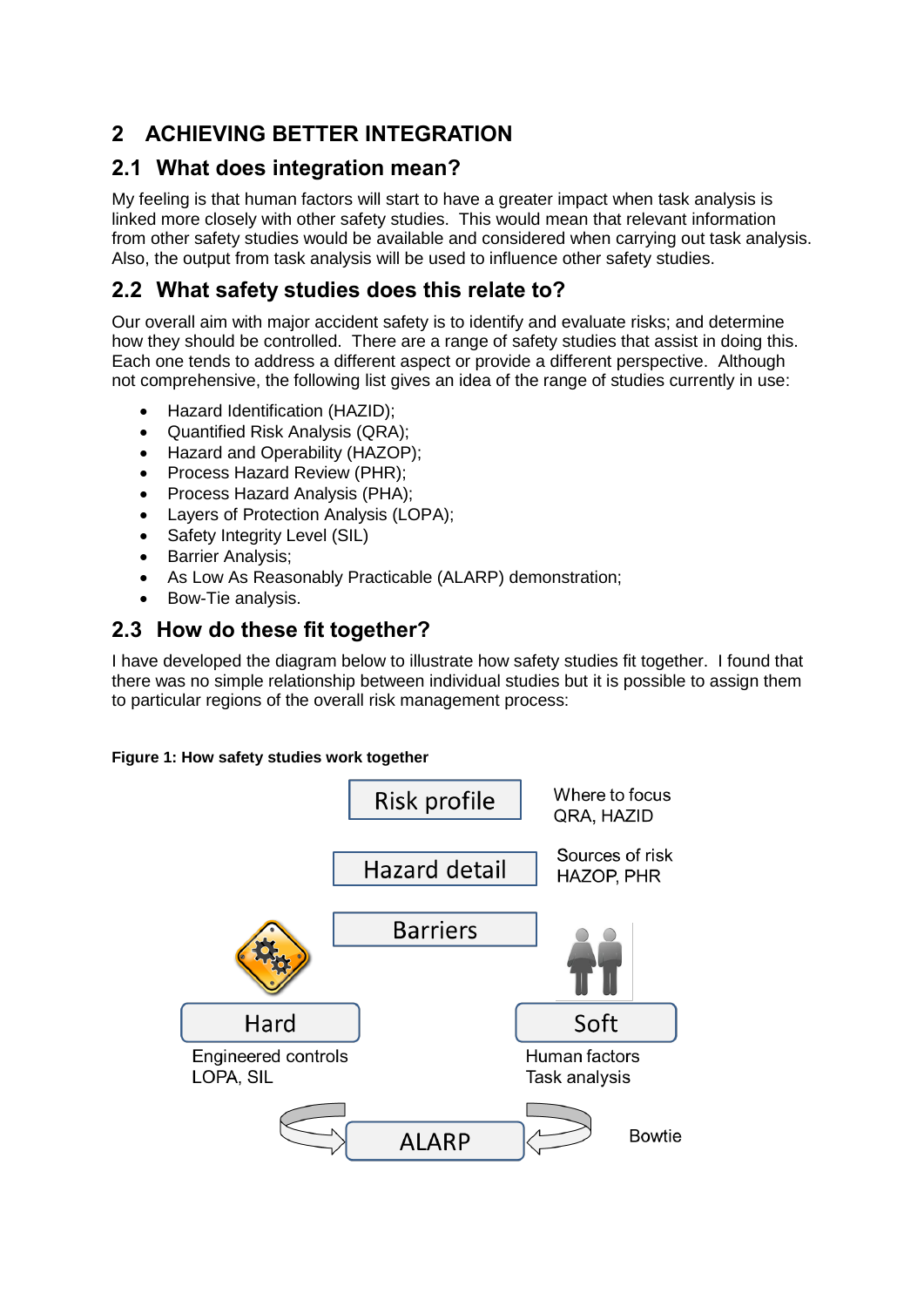## **2.4 What have we learnt from this?**

In developing this diagram I realised that the process is not linear. For example, whilst HAZID may be one of the first studies performed, QRA will normally require more detailed information that will be generated by other safety studies (i.e. It appears lower on the diagram). However, both studies are most effective at highlighting the areas within a system of greatest risk with regard to major accident.

Another conclusion I made in developing the diagram was that Bow Ties are a useful method of illustrating the findings from other safety studies. However, they are of limited value for identifying and assessing risks, which can be done far better using other types of safety study.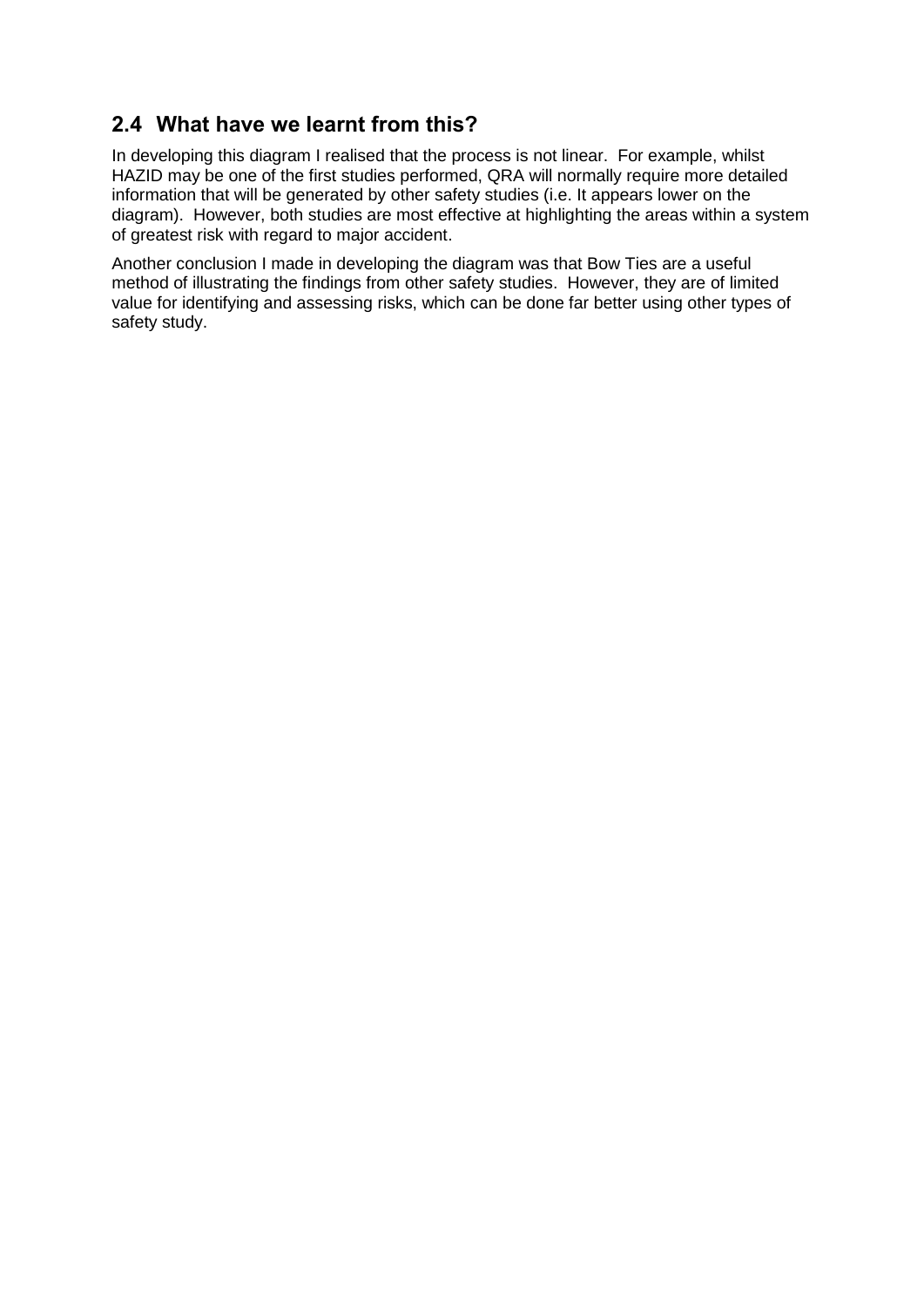# **3 ASSESSING BARRIERS**

## **3.1 What is a barrier?**

In the context of safety studies a barrier is something that is put in place to prevent a major accident. They are risk controls or layers of protection that can be physical items or less tangible human and organisational factors. For those familiar with the "Swiss Cheese" model of accident causation, barriers are the slices of cheese that are intended to prevent an event progressing through to cause an accident [Ref 4].

## **3.2 What are hard barriers?**

I am using the term 'hard barrier' to refer to engineered items. There are two types of hard barrier:

- 1. Passive physical features that keep a hazard under control (e.g. pipework, vessels, open vents);
- 2. Active items that respond to a hazardous condition and function to reduce the hazard (e.g. relief valve, trip system, alarm).

The focus for this paper is on human factors, so I will not discuss hard barriers in any detail. However, it is important to note that most hard barriers will generate human requirements for their maintenance and some aspects of operation.

## **3.3 What is a soft barrier?**

I am using the term 'soft barrier' to refer to human actions that are performed to avoid, control or respond to a hazardous situation. They include tasks, but also a range of other human and organisational factors.

## **3.4 How should task analysis be used?**

The simple answer is that task analysis should be applied to safety critical tasks. Whilst identifying soft barriers will help us identify these, we need to have a clear idea of what constitutes a task and what makes them safety critical. Also, this raises the question of what to do about soft barriers that are safety critical but not tasks.

## **3.5 What is a task?**

The dictionary definition for task is 'a piece of work to be done.' However, people do a lot of things that are more general in nature. Tasks typically:

- Have a clear start and finish;
- Involve discrete steps:
- Result in a change of status;
- Are specific to clearly defined circumstances.

Soft barriers that do not have these characteristics can be described 'activities' rather than tasks.

## **3.6 What does safety critical mean?**

It is unfortunate that the term 'safety critical' is used widely in different contexts, and this causes confusion when people are determining which tasks they should analyse. In general terms a task is considered safety critical if it interacts with a hazardous system and the task has features that make it prone to human failure.

One area where people often need some guidance is differentiating between process and personal safety. They will often be more aware and concerned about the potential to hurt individuals carrying out a task rather than the potential to cause a major accident. The fact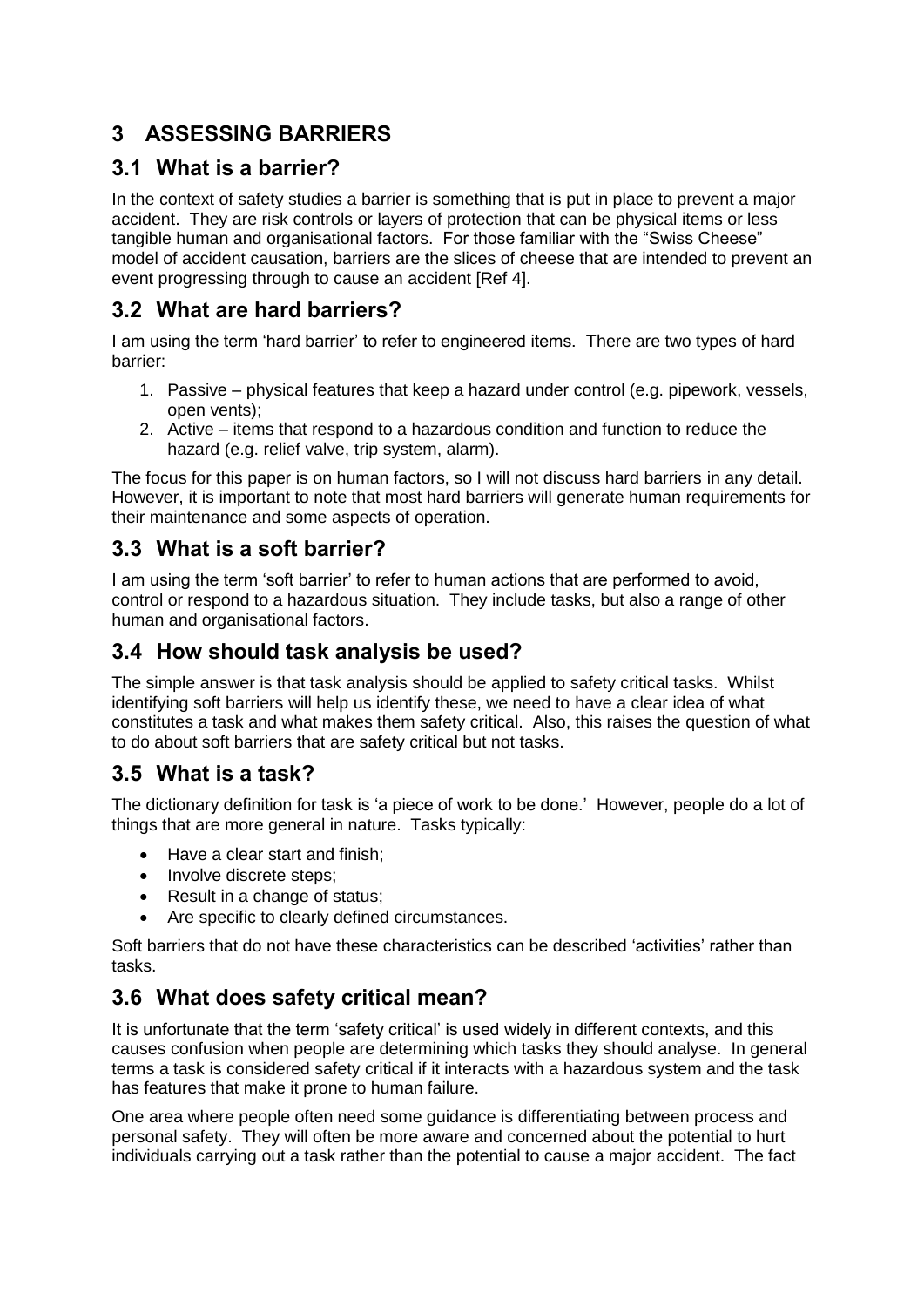that a task involves 'normal' health and safety hazards (e.g. work at height, confined space entry, manual handling etc.) is rarely enough to justify carrying out a formal task analysis.

This is where integration with other safety studies becomes particularly beneficial. Taking HAZOP as an example, if a human action is identified as either a potential cause of a hazardous condition (i.e. because of an error) or a barrier it would be considered to be safety critical. If it is also considered to be a task according to the definition above, it would be considered as Safety Critical Task (SCT). If not it would be considered as a Safety Critical Activity (SCA). This is illustrated in the diagram be.pw



**Figure 2: Differentiating SCT and SCA**

## **3.7 How do we handle safety critical activities?**

The reason for distinguishing between safety critical tasks and safety critical activities is to make sure task analysis is used where it can be most effective. This does not mean that safety critical activities should be overlooked, but just that different approaches are required. Whereas method is usually the most critical aspect of a task (i.e. how the task is performed), for an activity the following are often more relevant and hence the technique used to study it must focus on the appropriate critical factor:

- Timing performing the activity at the right time, either according to a planned frequency or in response to an event;
- Tools and equipment using items that are properly specified so that human failures are less likely;
- Data interpretation ensuring human machine interfaces present the information needed in the most effective way;
- Decision making understanding how people interpret data and other information so that they select the most appropriate response to circumstances;
- Communication how information is transferred between people and systems so people have the information they need to respond and act correctly;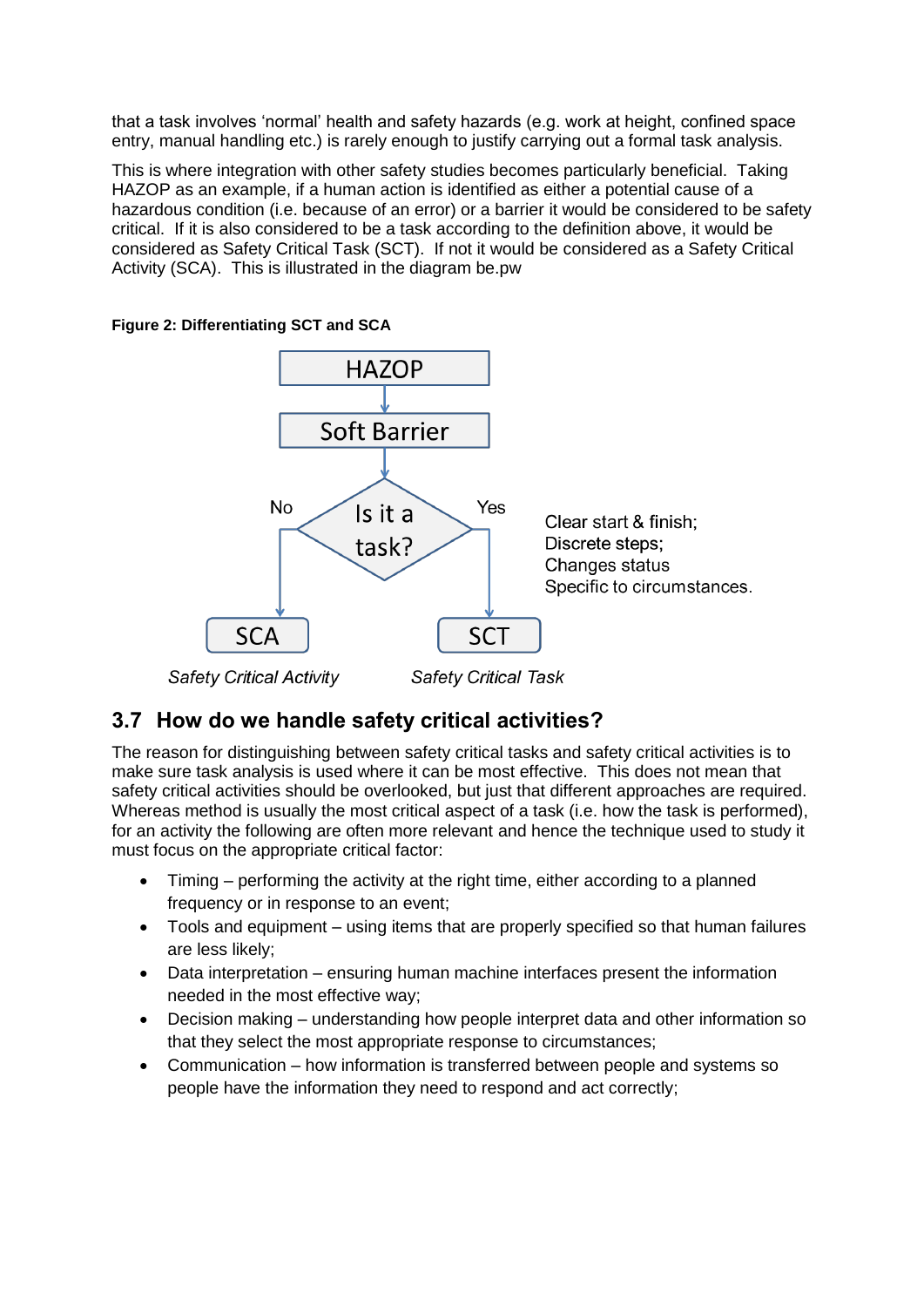# **4 EXAMPLES OF SCT AND SCA**

This section is intended to provide examples SCT and SCA. As with most things related to human factors there is not always a clear distinction. I know this frustrates a lot of people, but I think it is why this area is so interesting!

## **4.1 Examples of SCT**

| Task                                                                                   | <b>EXPLANATION</b>                                                                                                                                                                                                                                                                                                                                                          |
|----------------------------------------------------------------------------------------|-----------------------------------------------------------------------------------------------------------------------------------------------------------------------------------------------------------------------------------------------------------------------------------------------------------------------------------------------------------------------------|
| Site/plant/unit start-up:<br>After planned shutdown<br>After trip                      | Start-up will normally involve a defined sequence of events and<br>will result in an obvious status change. Experience shows that<br>accidents are more likely to occur during start-up and<br>shutdown. Task analysis is effective at identifying critical steps,<br>including requirement to perform steps in order and achieve<br>certain conditions before progressing. |
| Site/plant/unit shutdown                                                               | Same as start-up the node                                                                                                                                                                                                                                                                                                                                                   |
| Start-up main items of equipment<br>during normal operation                            | Issues associated with starting main items are similar to<br>site/plant/unit. Hence task analysis can be beneficial.                                                                                                                                                                                                                                                        |
| Shutdown main items of equipment<br>during normal operation                            | Shutdown of equipment is often simpler and so task analysis is<br>often not required.                                                                                                                                                                                                                                                                                       |
| Remove/replace active barrier:<br>Relief valve<br>Bursting disc<br>Critical instrument | Task analysis is effective at highlighting critical aspects of task<br>that are usually related to organisational interfaces (operations<br>to maintenance and/or contractors), communication of critical<br>data (e.g. set-points), managing risks during task (i.e. whilst<br>barrier is unavailable) and system reinstatement.                                           |
| Operational tests:<br>Leak or pressure test<br>Test runs.                              | Tests will normally involve sequence of steps to achieve the<br>required pressure rise and to confirm system integrity.                                                                                                                                                                                                                                                     |

# **4.2 Examples of SCA**

| <b>Activity</b>                                          | <b>EXPLANATION</b>                                                                                                                                                                                                                             |
|----------------------------------------------------------|------------------------------------------------------------------------------------------------------------------------------------------------------------------------------------------------------------------------------------------------|
| Control process                                          | Continuous task, no discrete steps. Critical because good<br>control reduces demand on protective devices.                                                                                                                                     |
|                                                          | Operator needs process information to be presented clearly in<br>suitable form; and clear specification of acceptable operating<br>range. Assessments related to Human Machine Interface (HMI)<br>(graphics and alarms) apply [Ref 5, 6 and 7] |
| Optimise process                                         | Same as 'control process.' but less critical                                                                                                                                                                                                   |
| Return to normal control range<br>following an excursion | Usually an extension of 'control process.'                                                                                                                                                                                                     |
|                                                          | Task risks controlled through HMI, particularly alarm design and<br>presentation [Ref 5].                                                                                                                                                      |
|                                                          | Possible exception is if response requires a separate task to be<br>performed (e.g. equipment start-up or shutdown).                                                                                                                           |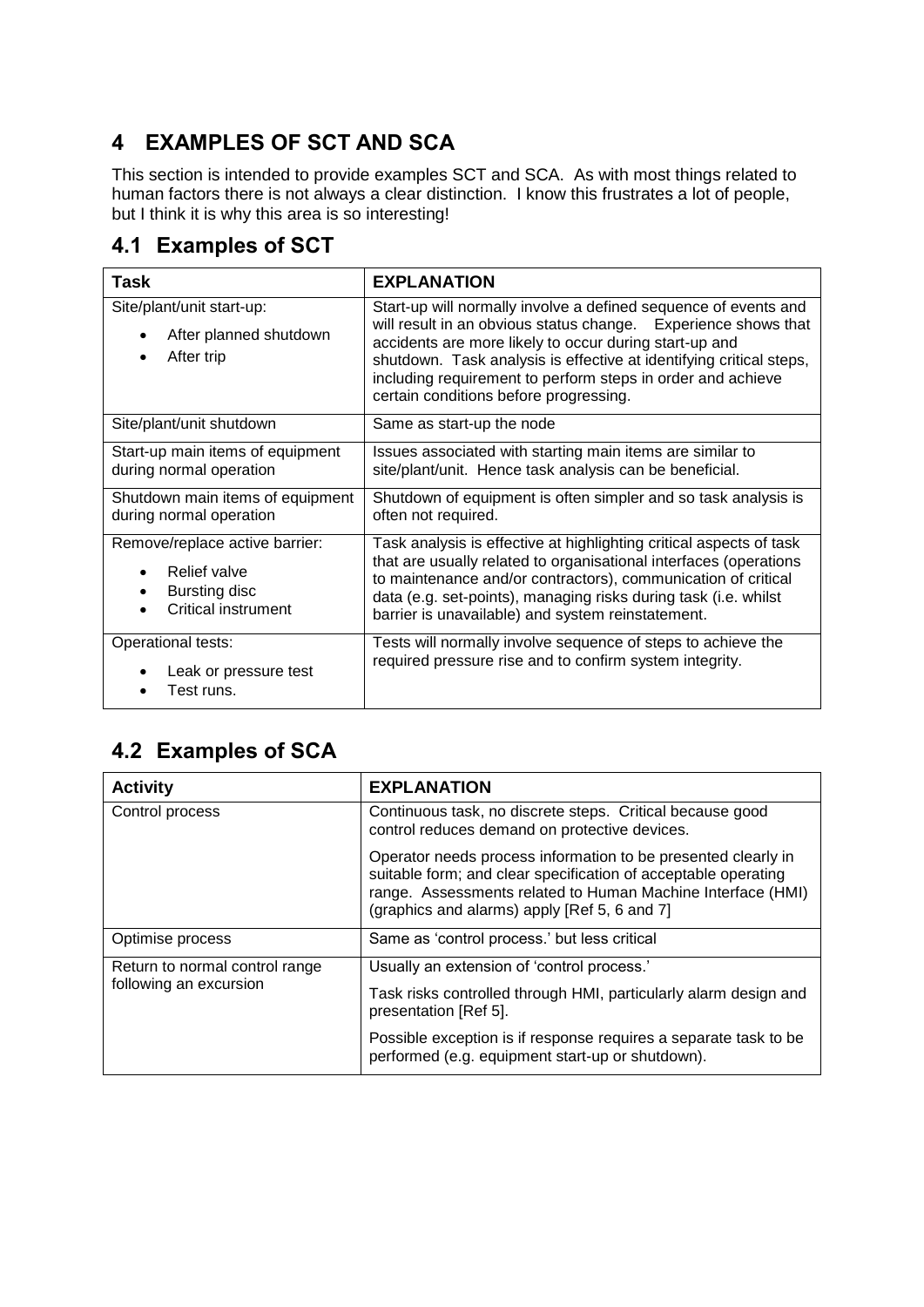| Initiate emergency action due to a<br>hazardous situation                    | Impossible to predict the exact scenario and hence cannot<br>define discrete actions.                                                                                                                                         |
|------------------------------------------------------------------------------|-------------------------------------------------------------------------------------------------------------------------------------------------------------------------------------------------------------------------------|
|                                                                              | Task risks covered by emergency planning.                                                                                                                                                                                     |
|                                                                              | Staffing assessment used to confirm staffing arrangements are<br>sufficient implement emergency procedures when required and<br>appropriate culture in place [Ref 8].                                                         |
| Initiate rescue and mitigation<br>following a failure or process<br>accident | Same as 'Initiate emergency action due to a hazardous<br>situation.'                                                                                                                                                          |
| Basic maintenance:                                                           | Task is unlikely to apply to a specific circumstance.                                                                                                                                                                         |
| Make and break joints<br>$\bullet$<br>Replace components                     | May be handled by a generic task analysis, but task risks<br>usually controlled through joint design/selection and skill of<br>personnel performing task. Personal safety risks will be<br>controlled through permit to work. |
| Inspect plant and equipment                                                  | Task is unlikely to apply to a specific circumstance.                                                                                                                                                                         |
|                                                                              | May be handled by a generic task analysis, but usually task<br>risks are controlled through selection of correct inspection<br>methods and equipment; and skills of personnel performing<br>task.                             |
| Respond to active hard barrier:<br>Trip<br>Pressure relief                   | In most cases the operator actions should be minimal following<br>a trip as the automated function should result in a safe condition                                                                                          |
| Inhibit or override protective<br>device                                     | Every circumstance will be different and specific risk<br>assessment and management of change apply. Task analysis of<br>how to inhibit or override unlikely to be of benefit.                                                |
| Create temporary repair on a<br>leaking item                                 | Every circumstance will be different and specific risk<br>assessment and management of change apply.                                                                                                                          |
|                                                                              | Personal safety risks will be controlled through permit to work                                                                                                                                                               |
| Re-route process to bypass a<br>failed item                                  | Every circumstance will be different and specific risk<br>assessment and management of change apply.                                                                                                                          |
|                                                                              | May be covered by other tasks depending on how bypass is<br>achieved.                                                                                                                                                         |

## **4.3 Examples of possible SCT or SCA depending on circumstances**

| <b>Task or activity</b>                            | <b>Explanation</b>                                                                            |
|----------------------------------------------------|-----------------------------------------------------------------------------------------------|
| Change operating mode                              | Usually covered by other SCT or SCA (e.g. including start/stop<br>equipment, control process) |
|                                                    | Separate analysis only required if mode change involves<br>significantly different steps.     |
| Manually stop/trip plant following<br>an excursion | In most cases this will involve simple steps.                                                 |
|                                                    | Main issue is decision making and culture (willingness to stop<br>production).                |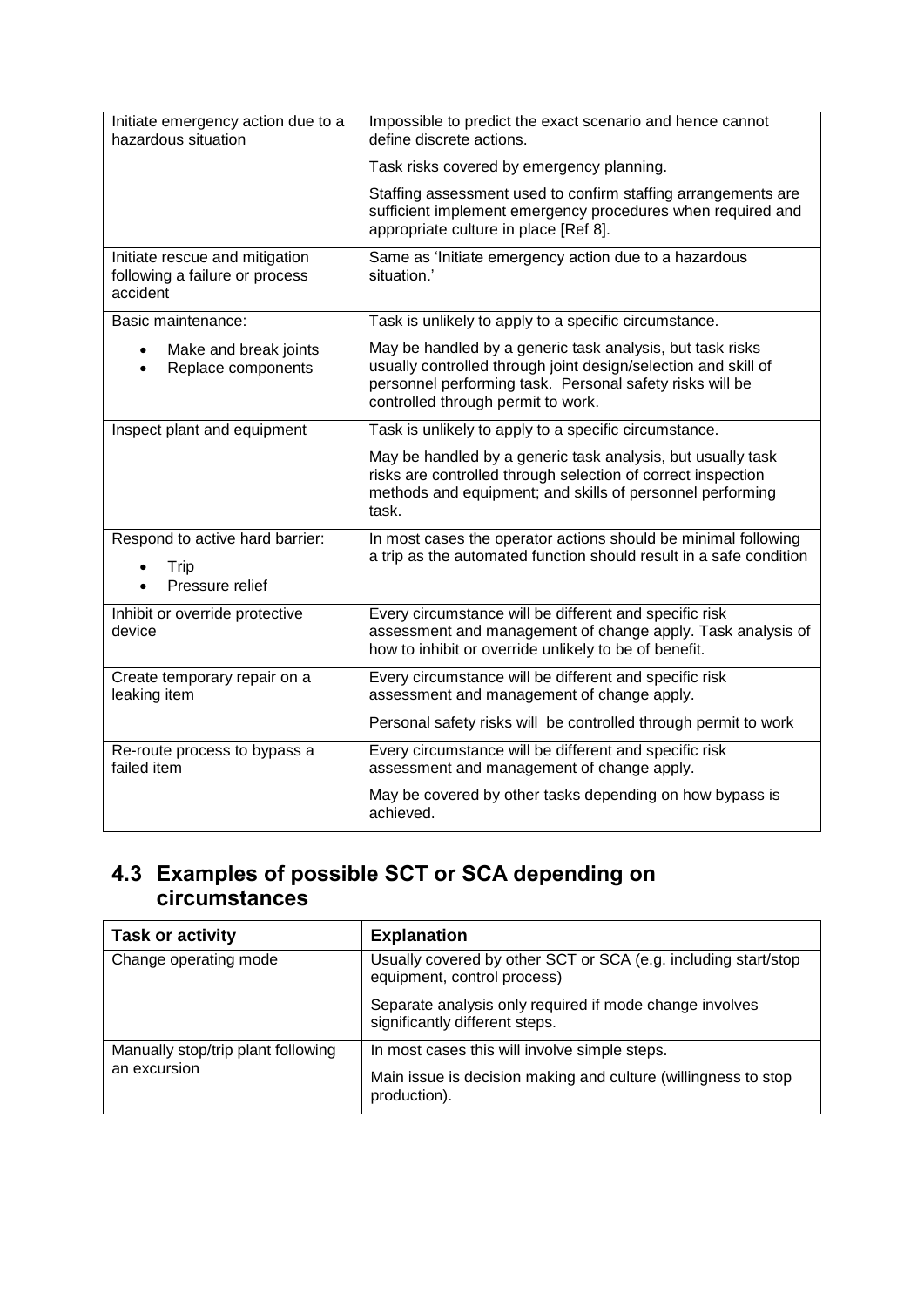| Check/calibrate active barrier<br>Transmitter                                                                                                 | In most cases this will involve simple steps. May be handled by<br>a generic task analysis, but usually task risks are controlled<br>through selection of correct calibration methods and equipment;<br>and skills of personnel performing task.                                                                                    |
|-----------------------------------------------------------------------------------------------------------------------------------------------|-------------------------------------------------------------------------------------------------------------------------------------------------------------------------------------------------------------------------------------------------------------------------------------------------------------------------------------|
|                                                                                                                                               | Frequency of checks is important. Determined from analyses<br>performed for SIS (IEC 61511).                                                                                                                                                                                                                                        |
|                                                                                                                                               | If check/calibration requires changing process parameters<br>outside of normal, may require formal analysis.                                                                                                                                                                                                                        |
| Function test a trip system                                                                                                                   | Task is unlikely to apply to a specific circumstance. May be<br>handled by a generic task analysis, but usually more likely to be<br>covered by analyses performed for SIS (IEC 61511)                                                                                                                                              |
| Maintain critical equipment:<br>Major items (e.g. large<br>$\bullet$<br>pumps, compressors)<br>Control equipment<br><b>Protection devices</b> | Requirement and benefit of task analysis will depend on the<br>specific circumstances including the type of equipment and who<br>is performing the maintenance.                                                                                                                                                                     |
|                                                                                                                                               | In many cases it is not possible to identify specific maintenance<br>tasks that are critical in their own right because most of the risk<br>is managed in the way equipment is prepared for maintenance<br>and returned to service afterwards.                                                                                      |
|                                                                                                                                               | In other cases maintenance can introduce latent failures in the<br>system, and hence task analysis may be required. There can<br>be difficulties in getting task analysis performed if maintenance<br>is performed by third parties (e.g. vendor, contractor). However,<br>this is not a reason to not perform such analyses.       |
| Prepare plant for maintenance                                                                                                                 | Will depend on circumstances. In some cases preparation will<br>simply involve the normal process shutdown followed by<br>isolation, which is covered by specific guidance such as HSG<br>253 [9]. If preparation for maintenance is more involved (i.e.<br>involves draining, purging etc.) formal analysis may be<br>appropriate. |
| Return plant to service after<br>maintenance                                                                                                  | Same as 'prepare plant for maintenance' in reverse.                                                                                                                                                                                                                                                                                 |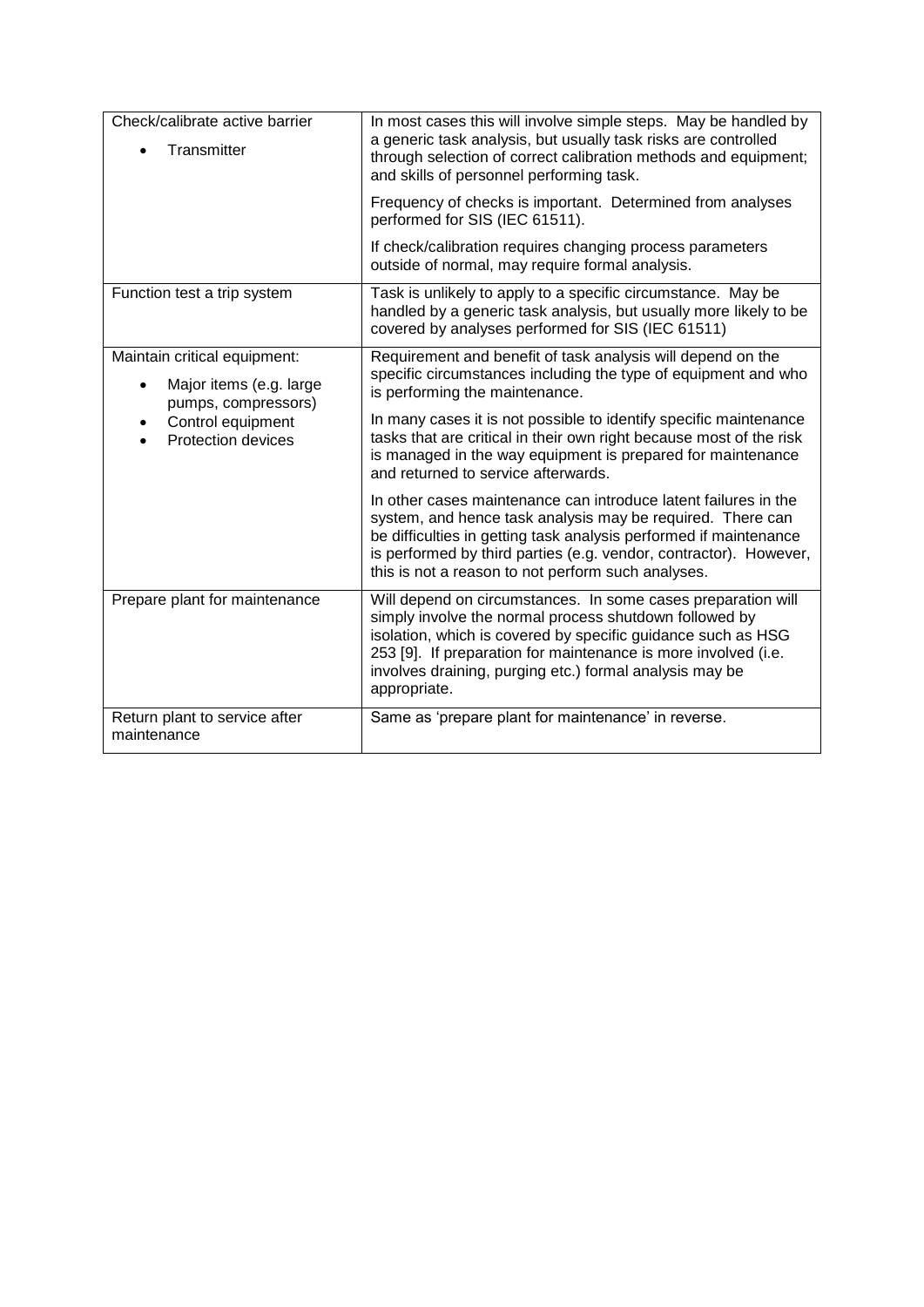# **5 CONCLUSION**

I am convinced that improved integration of human factors with other safety studies will have great benefits. Task analysis, when combined with systematic identification and evaluation of potential human failures, arguably has the greatest potential.

Not every soft or human barrier is a task. Hence it is important to differentiate between Safety Critical Tasks (SCT) where task analysis can be applied and Safety Critical Activities (SCA) where other techniques focused on the more relevant human and organisational factors should be applied.

I don't think it is just human factors that needs to change. All safety studies need to be better integrated and used in a more iterative process so that they all combine to provide an improved understanding of risk and the effectiveness of controls. Taking HAZOP as an example, the output would be far more useful for human factors if it included some simple coding that would allow the linkages to be identified quickly and easily. For example, applying the following labels to the text recorded in the HAZOP worksheet:

- HF The cause of a deviation is a Human Failure;
- SCT The barrier providing protection is a Safety Critical Task:
- SCA The barrier providing protection is a Safety Critical Activity.

## **5.1 Further reading**

HSE has published a 'Roadmap' that provides a useful overview of how task analysis fits into a process for managing major accident safety. It can be downloaded at

*http://www.hse.gov.uk/humanfactors/resources/hf-roadmap.pdf*

I have published a paper about task analysis, including a proposed template. It can be downloaded at

*http://abrisk.co.uk/papers/Task\_Analysis\_Template-Christmas\_2013.pdf*